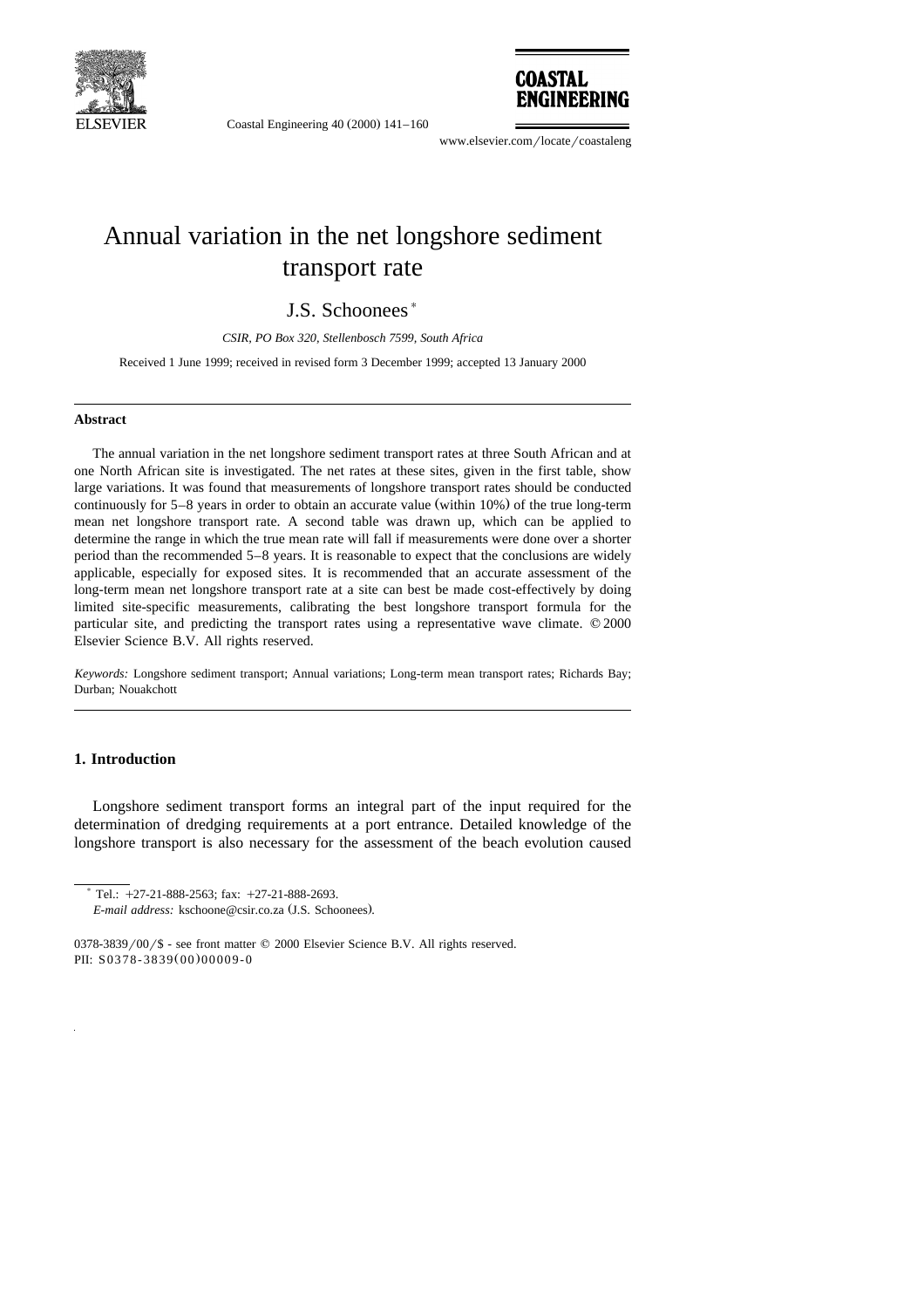by the construction of breakwaters at harbour entrances or beach improvement schemes incorporating groynes, detached breakwaters and beach-fill. Longshore transport also plays an important role in the stability of inlets and estuaries. Normally, an average net longshore transport rate is used to determine the dredging requirements or the beach evolution at a particular site. This is usually followed by a sensitivity analysis to see what the effect would be if the true net longshore transport is considerably higher or lower than the assumed average rate, or even if a reversal in the transport direction would occur. This average rate is an estimate of the true long-term net longshore transport rate at the site.

In order to obtain the true long-term mean net longshore transport rate at a site, it is necessary to assess the annual variation in the net transport rates. This annual variation can be determined either by computing the longshore transport rates with a reliable formula from wave data spanning a number of years, or by measuring continuously the longshore transport over a number of years. In both cases, it must be known over how many consecutive years either the computations or the measurements should be done. This aspect (the required measurement period) will be determined based on the data from three sites on the South African coast. However, sometimes, it may not be possible to take measurements for this required period (e.g., due to time and cost limitations). An alternative question that needs to be resolved is: Within what range can the long-term mean net transport rate vary if measurements are done over a shorter-than-recommended period? This issue will also be addressed in this paper. While comparing the two ways of obtaining the true long-term mean net transport rate (predictions or measurements), another question arises: What is the most cost-effective way of obtaining the true long-term mean net longshore transport rate? An answer to this question will be given, again based on data from the three sites.

Previous work on the variation in longshore transport rates focused mainly on daily to monthly transport rates and their temporal fluctuations. Seymour and Castel (1985) analysed the daily transport rates at seven sites and determined statistics from them. Raw (1993) presented weekly to monthly transport rates at the Port of Durban determined from volumetric differences (calculated from surveys). In addition, he investigated the annual variation in the net longshore transport rates over a period of 7 years. In a study by Shi-Leng and Teh-Fu (1987), a longshore sediment transport formula (the Bijker, 1967 method) was calibrated against short-term measurements at Nouakchott, Mauritania (Fig. 1) on the Atlantic coast. This formula was then used, based on wave data, to calculate the net longshore sediment transport rates for 7 consecutive years (the data are listed in Shi-Leng and Teh-Fu, 1987). They found a definite variation in the annual transport, such that the ratio of the maximum of the mean value of the annual transport is 1.31, and the ratio of maximum to minimum is 1.89. They also showed that the annual net longshore transport rate follows the Gumbel distribution for their site. However, from all available literature, it appears that very little has been done on the length of time for which measurements should be taken continuously to ensure an accurate long-term mean net transport rate.

The sites, where time series data are available, are briefly described below. This description is followed by an explanation of the analysis method. Thereafter, the results of the analysis of the time series will be presented and discussed. The paper concludes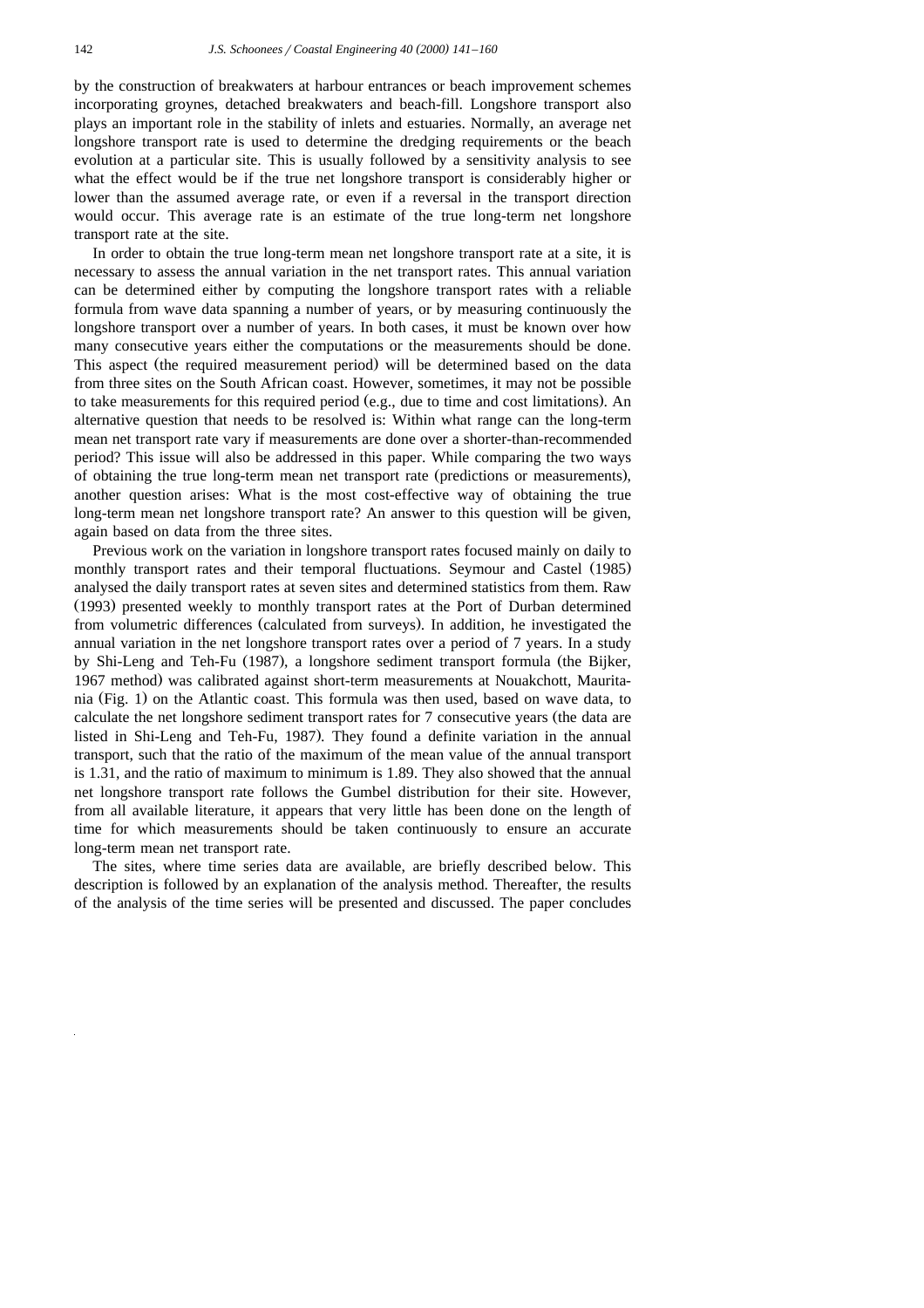

Fig. 1. Location map.

with a recommendation regarding the required period for determining the long-term net longshore transport rate. In addition, the range is given within which the true long-term mean net transport can vary if a shorter-than-recommended period has to suffice. The most cost-effective way of obtaining the true long-term mean net longshore transport rate is also determined.

## **2. Site characteristics and available data**

## *2.1. General*

The three sites, where time series data of the net longshore transport rates were available, are located on the east (Indian Ocean) coast of South Africa (Fig. 1). These are: Durban Bight, the sand trap of the Port of Durban, and the beaches around the Port of Richards Bay. For comparative purposes, the data for Nouakchott, Mauritania from Shi-Leng and Teh-Fu (1987) are also given.

## *2.2. Durban Bight*

It is along the Durban Bight that the main bathing beaches of Durban are situated. The Durban Bight stretches from the entrance of the Port of Durban (between the south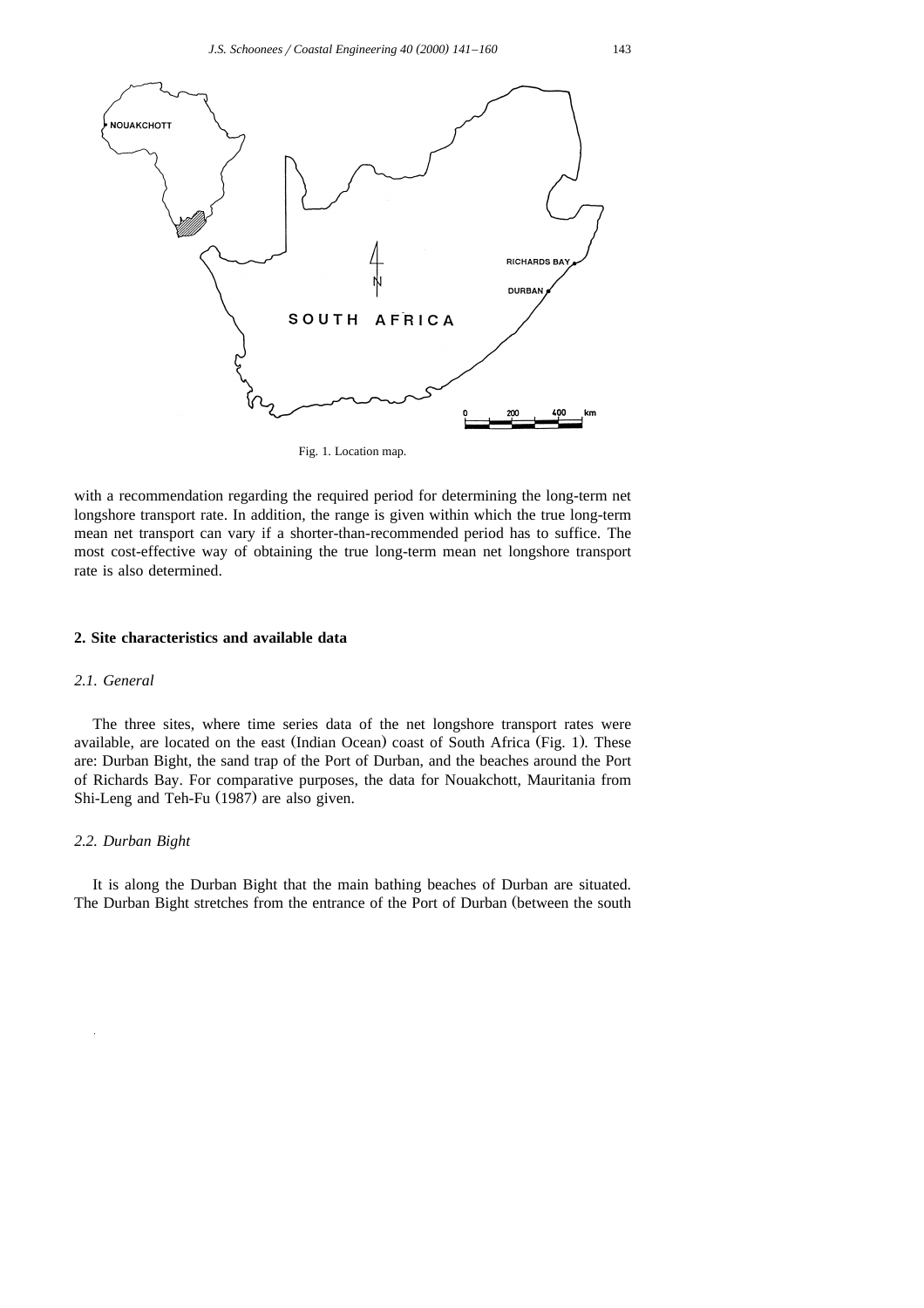and north breakwaters) in the south up to the mouth of the Mgeni River in the north (Fig. 2). (The river mouth is located just north of Survey Station A shown in Fig. 2.)

The dominantly northbound net longshore transport is interrupted by the breakwaters and entrance channel of the Port of Durban, and virtually all of this transport accumulates in and around the sand trap immediately south of the breakwaters (Fig. 3a and b).



Fig. 2. Durban Bight reference map (from CSIR, 1996).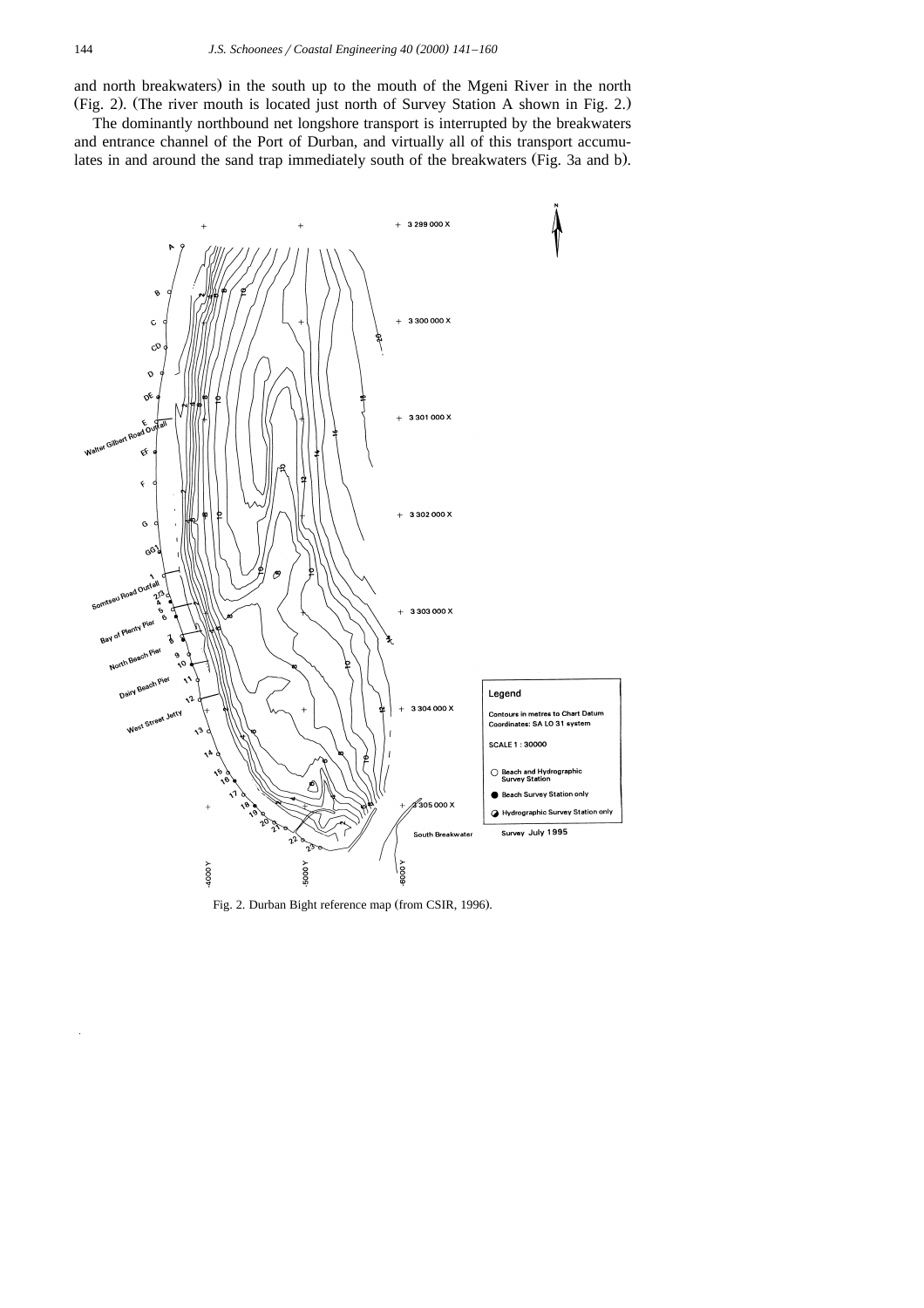

Fig. 3. (a) Bathymetry off the Port of Durban. (b) Sand trap at the Port of Durban.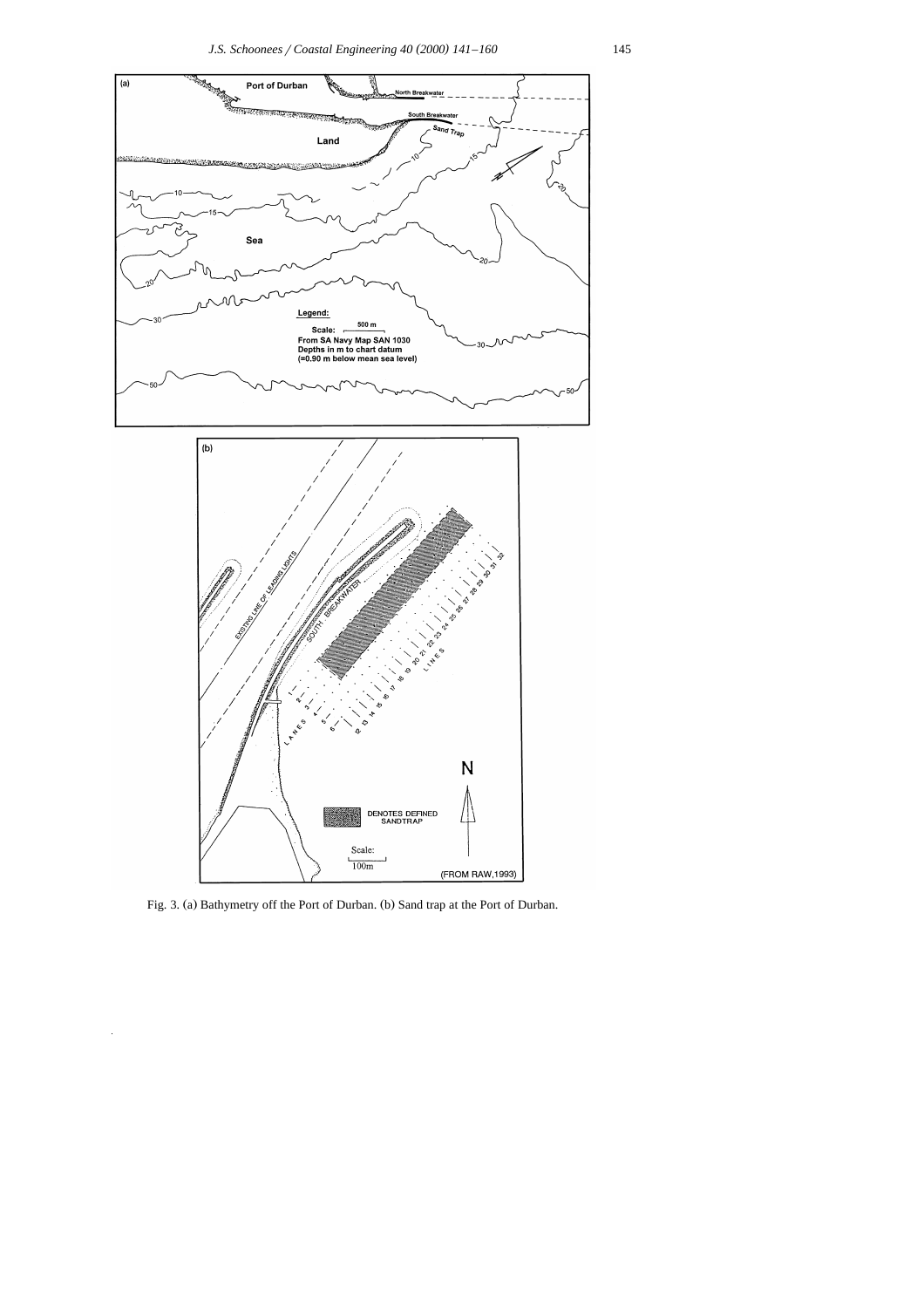| Table 1                              |  |  |
|--------------------------------------|--|--|
| Annual net longshore transport rates |  |  |

|                          | Annual net longshore transport rates |                                |                  |                                                                          |              |                                                  |                                                |                                                  |
|--------------------------|--------------------------------------|--------------------------------|------------------|--------------------------------------------------------------------------|--------------|--------------------------------------------------|------------------------------------------------|--------------------------------------------------|
|                          | Durban Bight                         |                                | Durban sand trap |                                                                          | Richards Bay |                                                  | Nouakchott (from Shi-Leng and<br>Teh-Fu, 1987) |                                                  |
|                          | Period                               | Net loss rate<br>$(m^3$ /year) | Period           | Net longshore<br>transport rate<br>$\left(\text{m}^3/\text{year}\right)$ | Period       | Net longshore<br>transport rate<br>$(m^3$ /year) | Period                                         | Net longshore<br>transport rate<br>$(m^3$ /year) |
|                          | 1985/1986                            | 90,000                         | 1986             | 420,000                                                                  | 1979/1980    | 1,020,000                                        | 1976                                           | 690,000                                          |
|                          | 1986/1987                            | 120,000                        | 1987             | 450,000                                                                  | 1980/1981    | 830,000                                          | 1977                                           | 970,000                                          |
|                          | 1987/1988                            | 820,000                        | 1988             | 360,000                                                                  | 1981/1982    | 850,000                                          | 1978                                           | 1,060,000                                        |
|                          | 1988/1989                            | 210,000                        | 1989             | 470,000                                                                  | 1982/1983    | 2,120,000                                        | 1979                                           | 780,000                                          |
|                          | 1989/1990                            | 140,000                        | 1990             | 590,000                                                                  | 1983/1984    | 1,880,000                                        | 1980                                           | 1,310,000                                        |
|                          | 1990/1991                            | 430,000                        | 1991             | 620,000                                                                  | 1984/1985    | 1,570,000                                        | 1981                                           | 1,140,000                                        |
|                          | 1991/1992                            | 180,000                        | 1992             | 560,000                                                                  | 1985/1986    | $-420,000$                                       | 1982                                           | 1,040,000                                        |
|                          | 1992/1993                            | 370,000                        |                  |                                                                          | 1986/1987    | $-260,000$                                       |                                                |                                                  |
|                          | 1993/1994                            | 270,000                        |                  |                                                                          | 1987/1988    | 720,000                                          |                                                |                                                  |
|                          | 1994/1995                            | 380,000                        |                  |                                                                          | 1988/1989    | 1,010,000                                        |                                                |                                                  |
|                          |                                      |                                |                  |                                                                          | 1989/1990    | $-60,000$                                        |                                                |                                                  |
|                          |                                      |                                |                  |                                                                          | 1990/1991    | 1,220,000                                        |                                                |                                                  |
|                          |                                      |                                |                  |                                                                          | 1991/1992    | 980,000                                          |                                                |                                                  |
|                          |                                      |                                |                  |                                                                          | 1992/1993    | 440,000                                          |                                                |                                                  |
| Number of points         |                                      | 10                             |                  | $\overline{7}$                                                           |              | 14                                               |                                                | $\overline{7}$                                   |
| Mean                     |                                      | 300,000                        |                  | 500,000                                                                  |              | 850,000                                          |                                                | 1,000,000                                        |
| Standard deviation       |                                      | 220,000                        |                  | 100,000                                                                  |              | 750,000                                          |                                                | 210,000                                          |
| Coefficient of variation |                                      | 0.73                           |                  | 0.19                                                                     |              | 0.88                                             |                                                | 0.21                                             |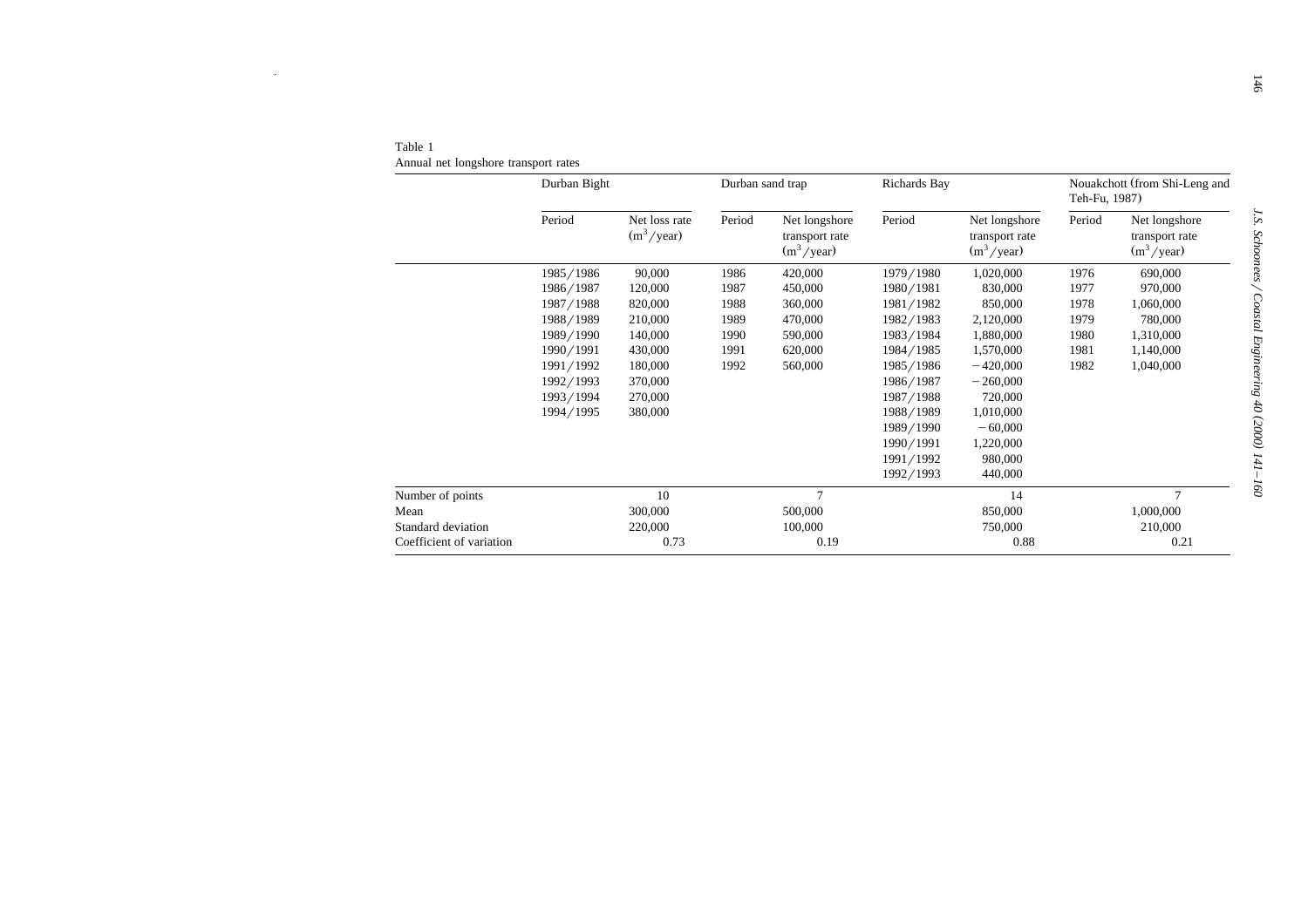A trailing suction hopper dredger removes the sand from the sand trap and pumps the sand into a hopper just north of the north breakwater (the hopper is not shown in Fig. 2). Bypassing and beach nourishment are achieved by pumping the sand from the hopper along the beaches of the Durban Bight. The longshore transport potential along the Durban Bight is lower than the potential transport south of the harbour entrance, partially because of the protection against wave action offered by the breakwaters (the dominant deep-sea waves are from the south).

Monthly beach surveys have been done along the Durban Bight by using standard, accurate land surveying methods. Annual volumetric net loss rates were calculated from these surveys, representing the beach above chart datum. Chart datum, which is Ž approximately mean low-water spring tide level, is 0.90 m below mean sea level.) The volumes of sand bypassed are accurately determined in the hopper and are taken into account in assessing the net loss rates. These net loss rates are not equivalent to the net longshore transport rates. However, the loss rates are directly related to the longshore transport rates because longshore transport is the main mechanism for removing sand from the Durban Bight. It has been established that there is no major net long-term cross-shore transport of sand. Furthermore, it can be argued that the cross-shore losses are reasonably consistent from year to year because bypassing is conducted consistently. In any event, it is not the absolute values of the loss rates that are important in this analysis, but the variation in time of rates that were determined in a consistent manner.

The net loss rates that cover a 10-year period (Table 1) were taken from CSIR Ž . 1996 . Fig. 4 illustrates the yearly variation in the net loss rates. Considerable variation



Fig. 4. Annual variation in the net longshore transport rate.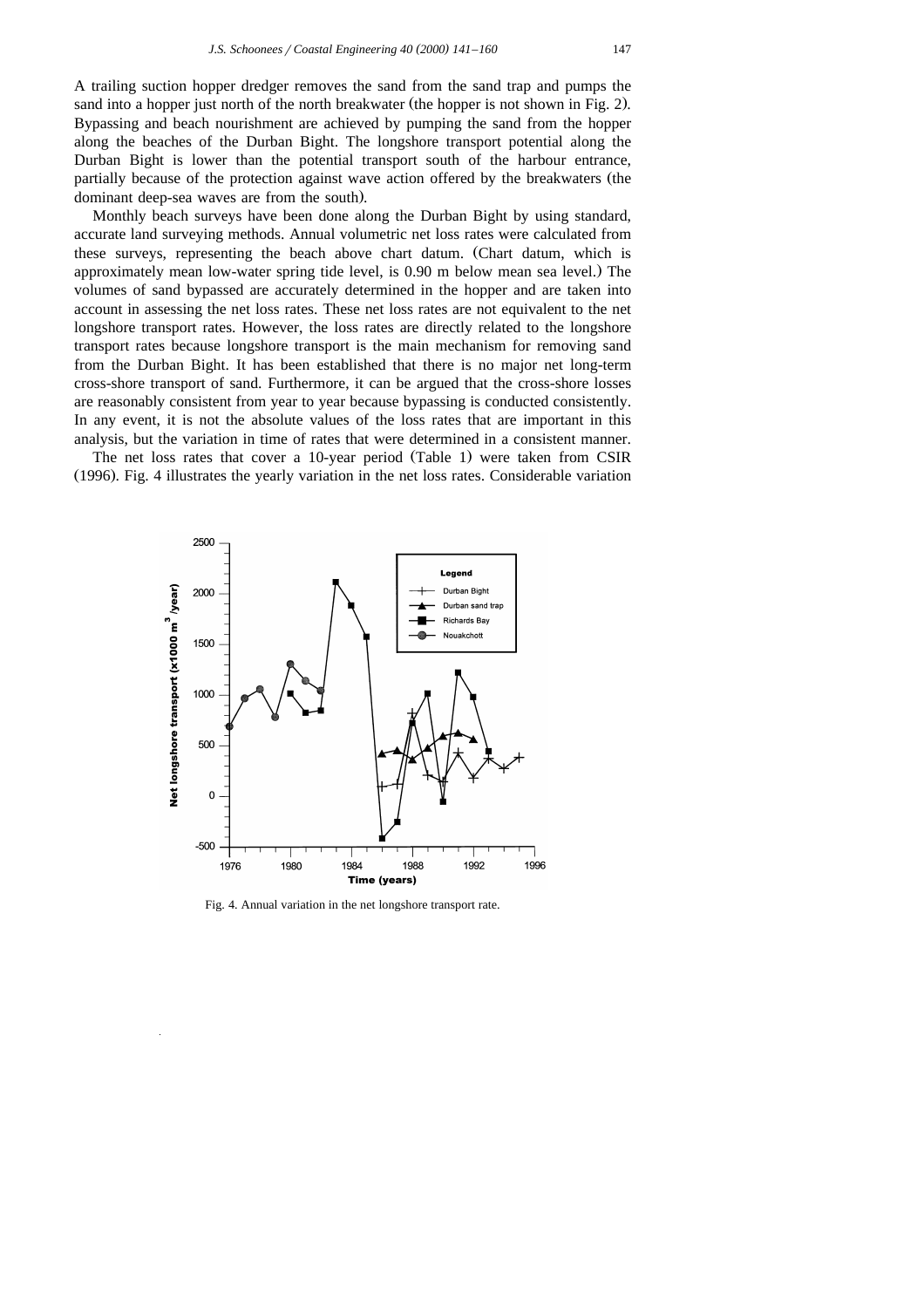in these rates is apparent from this figure. The long-term mean rate is  $300,000 \text{ m}^3/\text{year}$ with loss rates ranging between 90,000 and 820,000  $\text{m}^3$ /year (Table 1).

More information about the bypassing operation, wave and sediment characteristics, tidal information, etc., can be obtained from Laubscher et al.  $(1990)$  and CSIR  $(1996)$ .

## *2.3. Sand trap at the Port of Durban*

As mentioned above, the net northbound longshore transport accumulates in the sand trap just south of the south breakwater of the Port of Durban (Fig. 3a and b). A hydrographic survey of the sand trap is carried out roughly every 2 weeks (Raw, 1993). Fig. 3b shows the spacing of the survey lines. The vertical accuracy of the surveys is of the order of 30 cm (Raw, 1993). Volumetric differences between surveys were computed and summed to obtain the net longshore transport rates for each year between 1986 and 1992. The annual variations in these rates (Table 1) can be seen in Fig. 4. Less variation is apparent in the sand trap data compared with the values for the Durban Bight (Fig. 4). The long-term average longshore transport rate for the sand trap is  $500,000 \text{ m}^3/\text{year}$  (minimum value = 360,000 m<sup>3</sup>/year; maximum value = 620,000  $m<sup>3</sup>/year$ ; Table 1). Raw (1993) presented more detailed information on sand accumulation in the sand trap.

#### *2.4. Richards Bay*

The Port of Richards Bay (Fig. 5) was constructed on a sandy coast. Comprehensive monitoring has been undertaken, such as beach and hydrographic surveys, wave recordings by means of a Waverider and a clinometer (graded telescope), tide recordings and sediment grain size analyses. Fig. 5 shows the main beaches adjacent to the harbour, namely:

| Southern beach      | From Survey Stations TS2-TS17 |
|---------------------|-------------------------------|
| Near-northern beach | Between TN2 and TN10          |
| Far-northern beach  | From TN10 to beyond TN18      |

Sand is dredged by a trailing suction hopper dredger from south of the harbour entrance and pumped onto the near-northern beach. As at Durban, the net longshore transport is usually towards the northeast.

Volumetric differences were computed from the annual beach and hydrographic surveys. By taking into account the volumes of material dredged, it was possible to calibrate a few longshore transport formulae (Coppoolse and Schoonees, 1991; Laubscher et al., 1991). The measured wave characteristics were used in this calibration together with a detailed refraction analysis. The Kamphuis (1990) formula fared the best. Fig. 6 shows the calibration which was carried out for the southern beach. Note that the coefficient of determination  $(R^2)$  is equal to 0.86, which means that the formula accounts for 86% of the variation. This high percentage is very good for sediment transport predictions.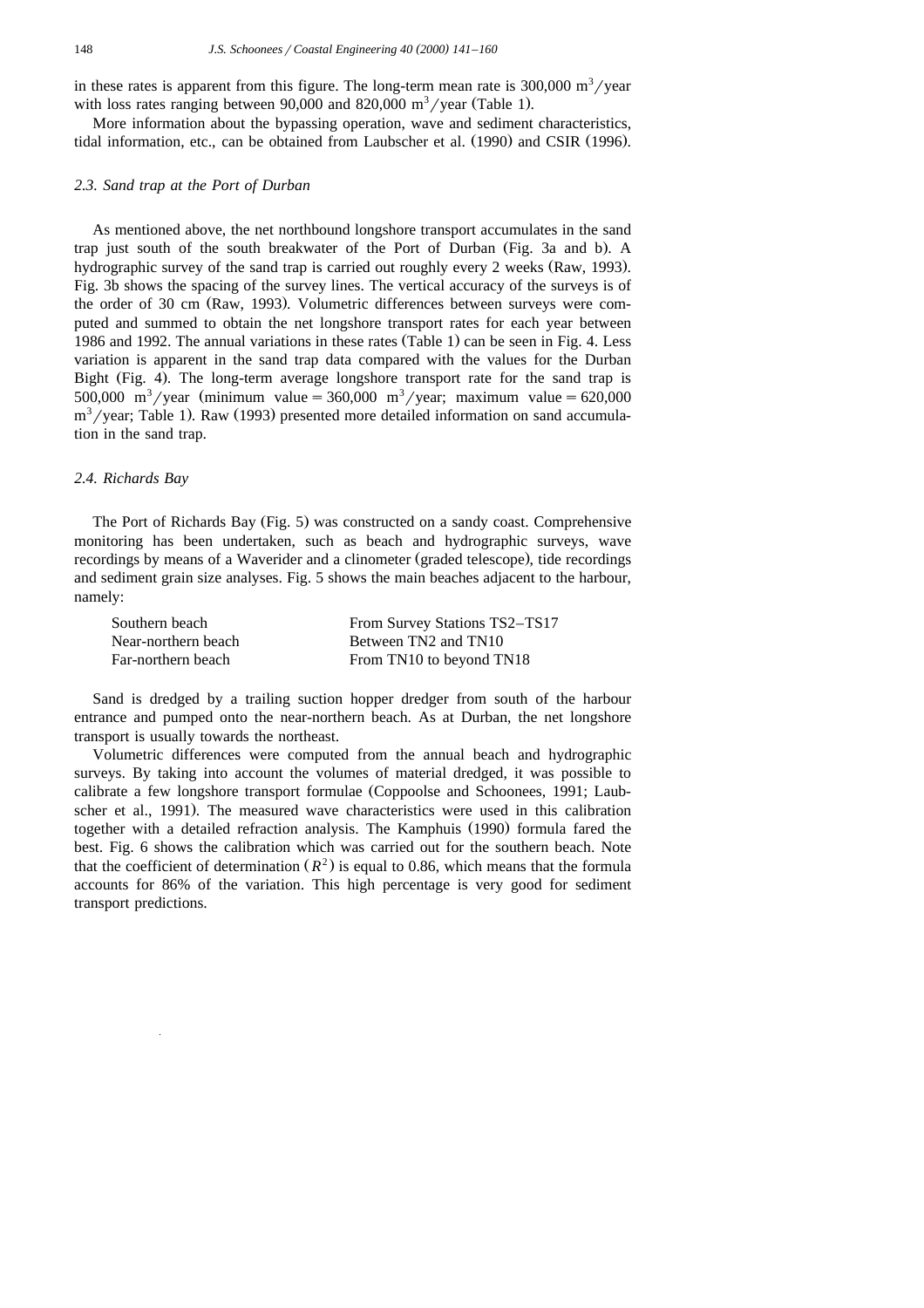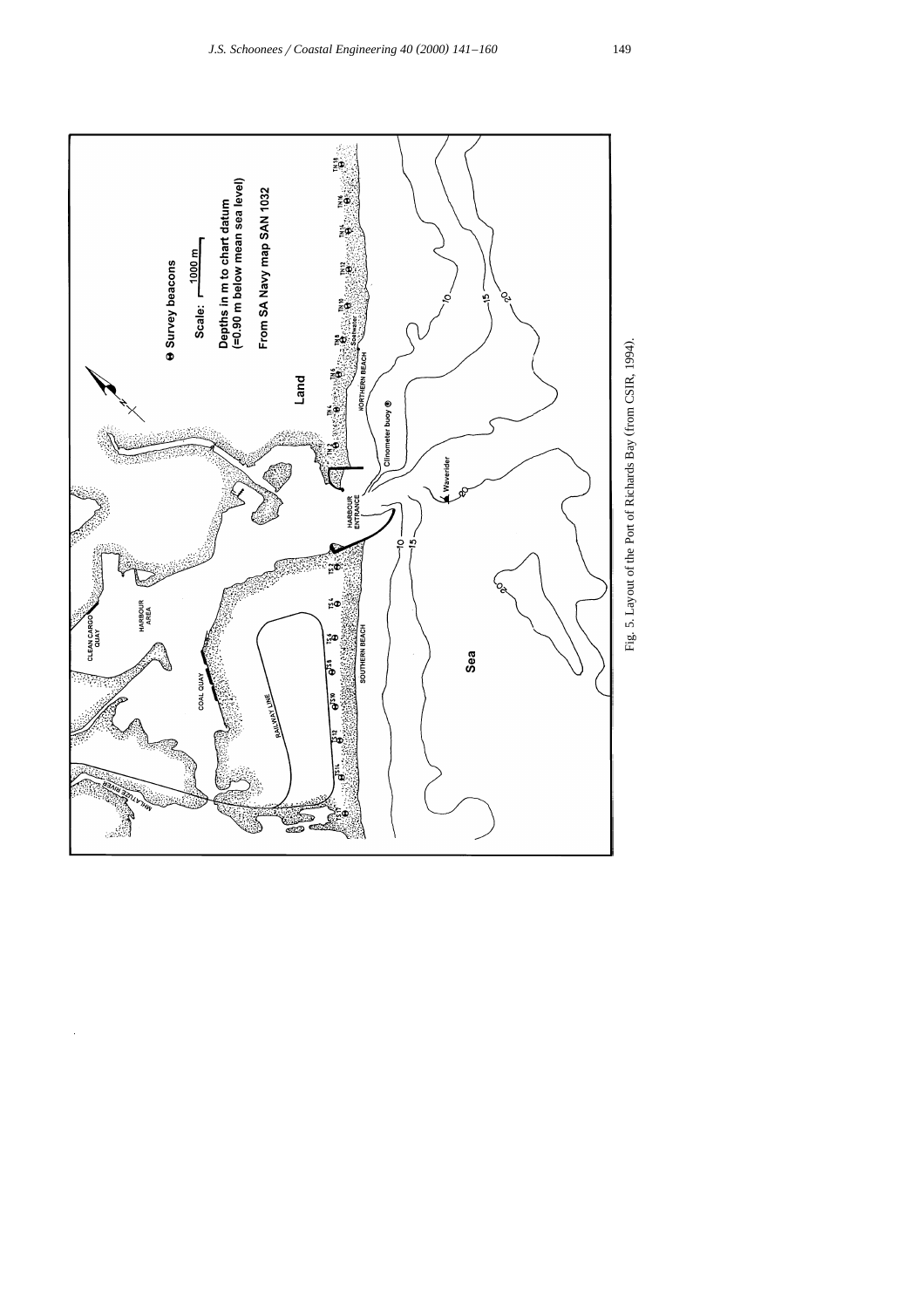

Fig. 6. Calibration of the Kamphuis formula using Richards Bay data.

Refraction results were also obtained for the near- and far-northern beaches and smoothened (averaged) for the specific beach, as was done for the southern beach. Each measured wave condition was then refracted out to deep sea, followed by refraction towards the particular beach. The calibrated Kamphuis formula was then employed to predict the longshore transport rate for each wave condition at each of the three beaches (CSIR, 1994). These rates were summed to obtain the net longshore transport rate for each year at each of the three beaches. Fig. 7 illustrates the variation in the net longshore transport rate over the 14 years from  $1979/1980$  to  $1992/1993$ . Large differences in the net longshore transport rates are apparent from year to year in this figure. Reversals in the net longshore transport directions occurred a number of times on the southern beach and twice on the far-northern beach. The reasons for the frequent reversal in the net transport direction along the southern beach are the change in its orientation because of dredge spoil being pumped onto the beach (mostly in the 1970s) and shifts in the deep-sea wave direction. For the purpose of the analysis, the results for the three Richards Bay beaches were combined (Table 1), giving a long-term net north-eastbound longshore transport of 850,000 m<sup>3</sup>/year. The net rates vary from  $-420,000$  to  $2,120,000 \text{ m}^3/\text{year}$  (Table 1).

Detailed information about the site can be found in Swart (1981), CSIR (1989, 1994), Coppoolse and Schoonees (1991) and Laubscher et al. (1991). These references include descriptions of the wave recordings, tidal levels, refraction results, sediment grain sizes and the calibration of the longshore transport formula.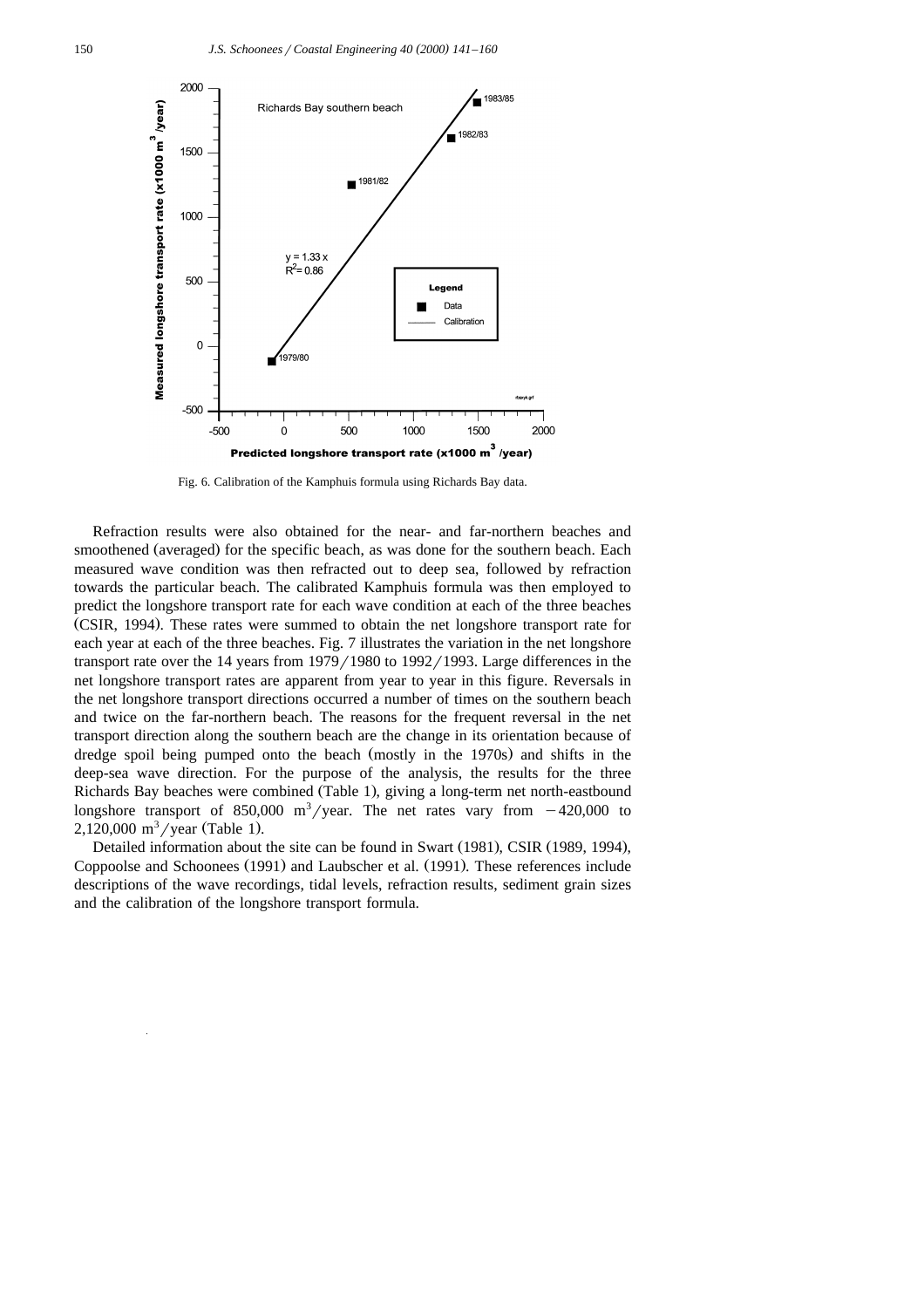

Fig. 7. Annual variation in the net longshore transport rate at Richards Bay.

## *2.5. Nouakchott*

The data for Nouakchott from Shi-Leng and Teh-Fu (1987) are also contained in Table 1. The mean net longshore transport rate is  $1,000,000$  m<sup>3</sup>/year with the rates varying between 690,000 and 1,310,000  $\text{m}^3/\text{year}$  (Table 1).

#### **3. Analysis method**

The variation in the net longshore transport rate over time is characterised by two variables, namely, the standard deviation and the coefficient of variation. The coefficient of variation is defined as the standard deviation divided by the mean. These two variables are preferred above the ratio of the maximum rate to the minimum rate because they are the standard way in statistics of representing variation. In addition, if some of the net transport rates are negative (as for Richards Bay; Table 1), then the value of the abovementioned ratio is misleading. Both *running* and *floating* mean net longshore transport rates were used, as will be discussed below.

The running mean net transport rate is calculated as follows: the first point is the mean rate over 1 year; the second point is the mean rate of the first 2 years; the third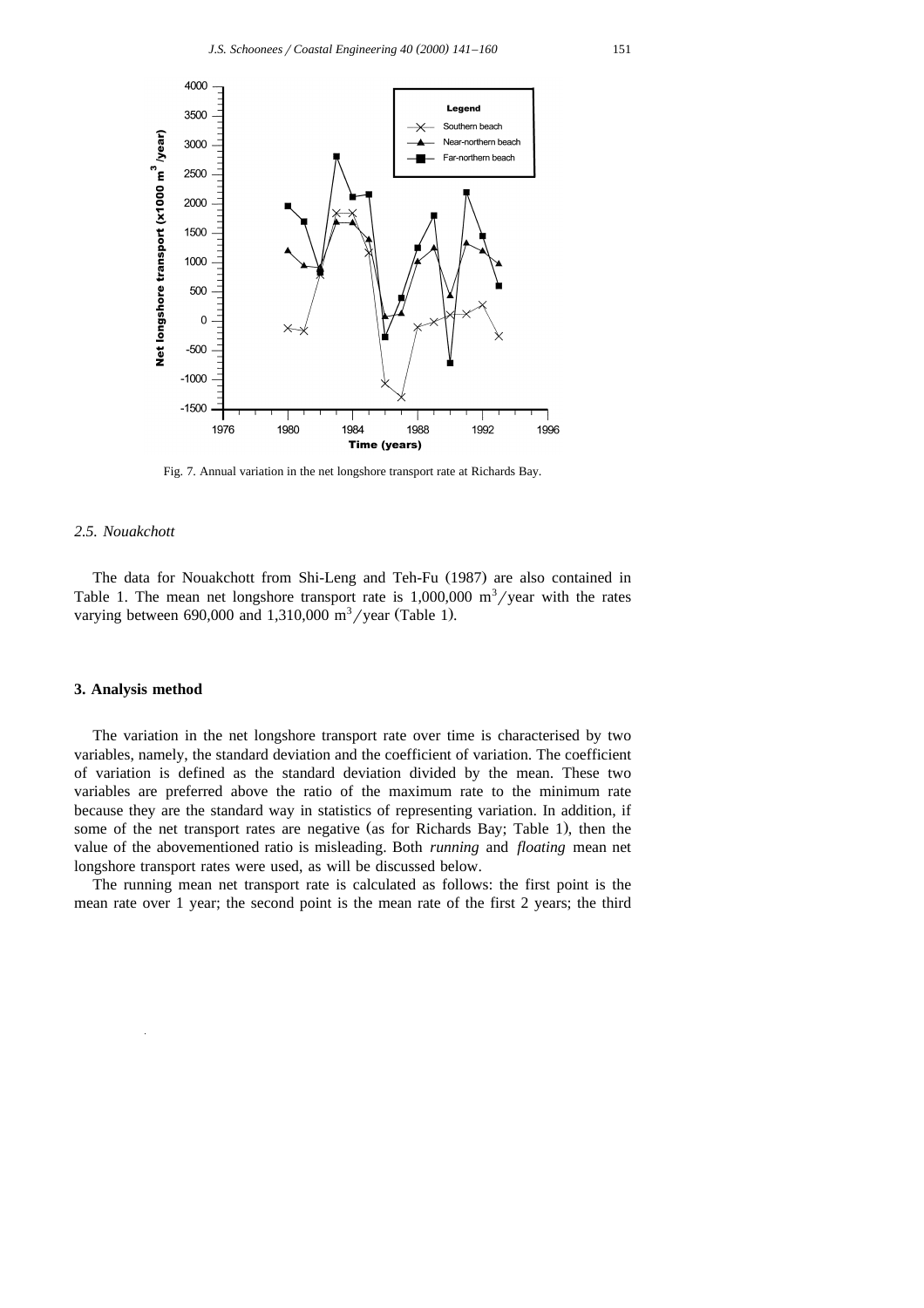point is average of the first 3 years; and so on. A factor  $(f_r)$ , being the running mean rate divided by the long-term mean net longshore transport rate, was plotted against time for each of the three sites. The advantage of plotting this factor, instead of just the running mean rate against time, is that it is known that the factor will tend towards unity. It is then easy to see over how many years the running average needs to be taken to ensure a variation of say, 20%, above and below the net long-term average rate. In this example, the required number of years over which the mean should be computed (say  $t_1$ ) will be when the value of this factor  $(f<sub>r</sub>)$  is consistently between 0.8 and 1.2. Measurements should therefore be done for  $t_1$  years in this example to ensure an accuracy of 20% in the long-term value of the net longshore transport rate.

Another area of inquiry is the sequence of years during which consecutive measurements are taken. If, e.g., measurements are taken for 3 years at a site for a new port, and these happen to be  $3$  years with low net transport rates, the answer (mean net rate) will be too low. This could have severe cost implications if the dredging requirements for the port are underpredicted. To address this problem, the effect of the sequence of years on the final answer was also investigated.

However, due to cost limitations, it is usually not possible also to measure the longshore transport over the required number of years. Guidance is therefore needed on how much a shorter-term average can deviate from the long-term average rate. A *floating* average was used for this purpose. The floating average is computed over a specified number of years. For example, the floating average over 3 years is calculated as follows: the first mean value is the average of the first, second and third net rates; the second mean value is the average of the second, third and fourth net rates; the third mean value is the average of the third, fourth and fifth net rates, etc. A characteristic of this method is the fewer data points obtained if averaging is done over longer periods. For example, if averaging is done over 10 years, and 14 years of data are available, five data points (floating mean rates) are obtained. As for the running mean, the floating mean is divided by the long-term mean rate to obtain a factor  $(f_f)$  that will tend towards unity. Confidence bands based on the data can then be drawn in on a plot of this factor vs. the period over which the floating mean was computed. Therefore, for a certain confidence level, the factors can be obtained within which the estimate of the long-term rate will fall if measurements are taken during a period shorter than the recommended period.

## **4. Results and discussion**

#### *4.1. Variation in the net longshore transport rates*

Fig. 4 shows the variation in the net longshore transport rates at the four sites (Durban Bight, Durban sand trap, Richards Bay and Nouakchott). The largest variations occur at Richards Bay and the Durban Bight; however, significant annual variation is evident for the Durban sand trap. Since all three South African sites are situated within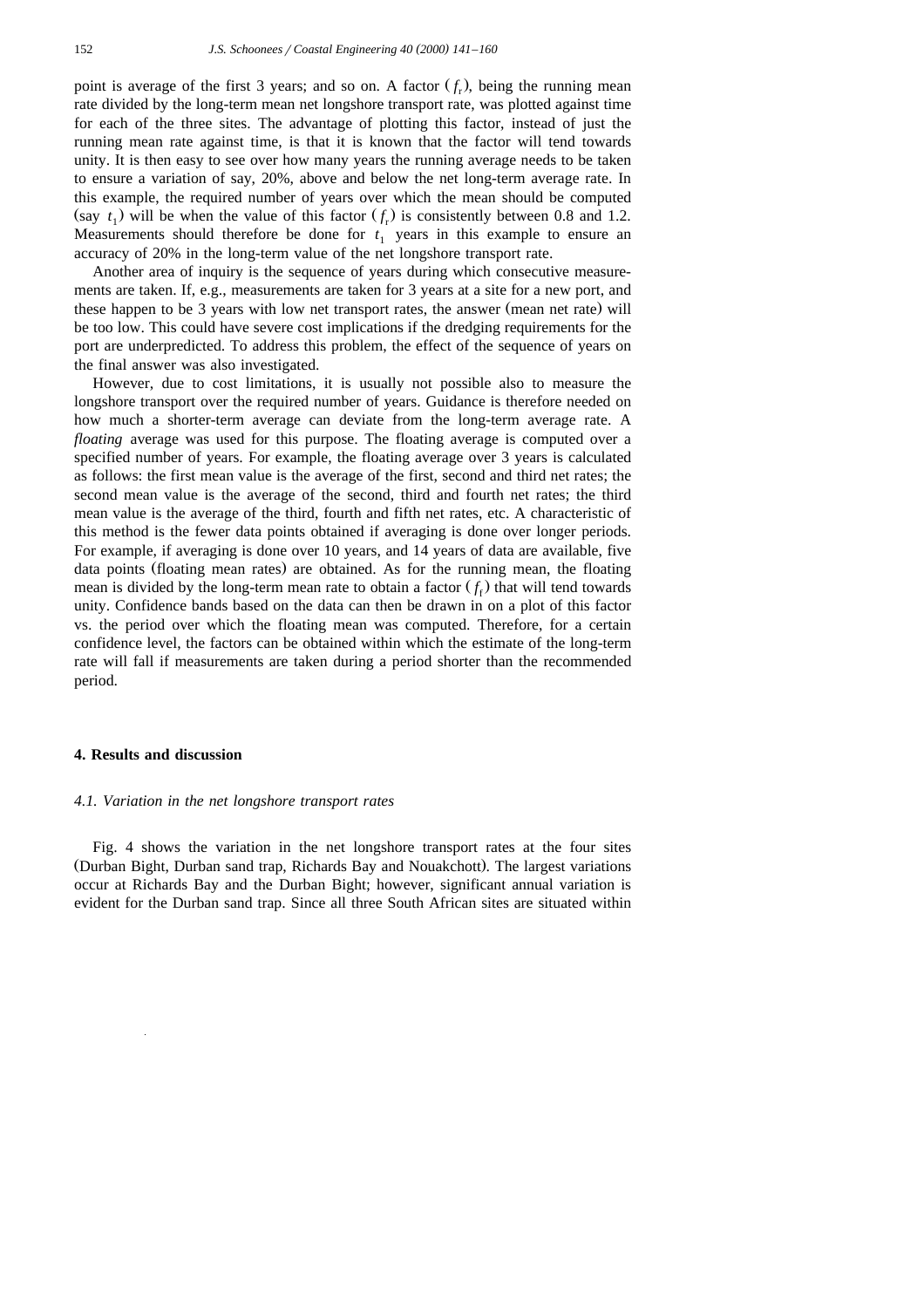300 km of each other along an exposed coastline subject to roughly the same weather systems, reasonably similar variations in the annual rates at the three sites are to be expected. The smaller variation for the Durban sand trap data can be attributed to the following causes:

Ø The survey area at the sand trap does not cover the beach and nearshore area to its south, i.e., the area between the sand trap and the beach (Fig. 3b). This means that appreciable accretion can, e.g., occur there without it being reflected in the volumetric differences calculated for the sand trap. This area is important because it is well-known that most longshore transports occur within the surf zone. Despite this, very little sand eventually bypasses the sand trap and the adjacent beach and nearshore area as maintenance dredging of the entrance channel is not normally required.

The side slopes of the sand trap are also not included in the survey area (Raw, 1993). As with the above condition, all sand is not accounted for in the volume calculation.

It is unlikely that sand in the sand trap and in the lee of the breakwaters of the port will be transported southwards in the case of southbound longshore transport. This is because of the protection offered by the breakwaters and because sand is not easily transported up the slope and out of the sand trap. In contrast, the breakwaters at Richards Bay virtually do not affect the results there because long stretches of beach are included in the volumetric computations and not only a strip in the lee of the breakwaters as at the Durban sand trap.

It is expected that the variation in the longshore transport arriving at the sand trap will be more than the variation in the accumulated volumes of sand in the sand trap, which are recorded by surveys roughly every 2 weeks. This is mostly because it is not possible to dredge the exact rate of sand as it arrives at the sand trap because of storms. The trapping of sand and the dredging of it thus, in effect, smoothen out some of the variation in the longshore transport.

Because the Durban sand trap data cover a shorter period than the other two South African sites, it can be argued that only a period with smaller variation in the net longshore transport rates is covered. However, this is not the case. Investigating the same period, 1986–1992, for the Durban Bight data as for the Durban sand trap data, it is found that the coefficient of variation was between 0.77 and 0.93 for the Durban Bight compared with 0.19 for the Durban sand trap. (The value 0.77 is obtained for the period 1985/1986 to 1991/1992 while 0.93 is calculated from 1986/1987 to 1992/1993; Table 1. The calculation of the coefficient of variation for these two periods is done because the respective periods for the Durban Bight and Durban sand trap do not coincide exactly.) Therefore, it is clear that the Durban sand trap data do not cover a period with smaller-than-normal variations in the net longshore transport rate. On the other hand, it could be that the Durban Bight variation is somewhat too large because the loss rates are dependent on when the surveys were done. That is, if a survey were done immediately after a storm, the loss rate from the beach would be higher than if the survey was conducted before the storm.

Comparing the annual variation in the net longshore sediment transport rate for the three South African (Indian Ocean) sites with the variation at Nouakchott on the Atlantic coast (Shi-Leng and Teh-Fu, 1987), it is clear that the variation at Nouakchott is larger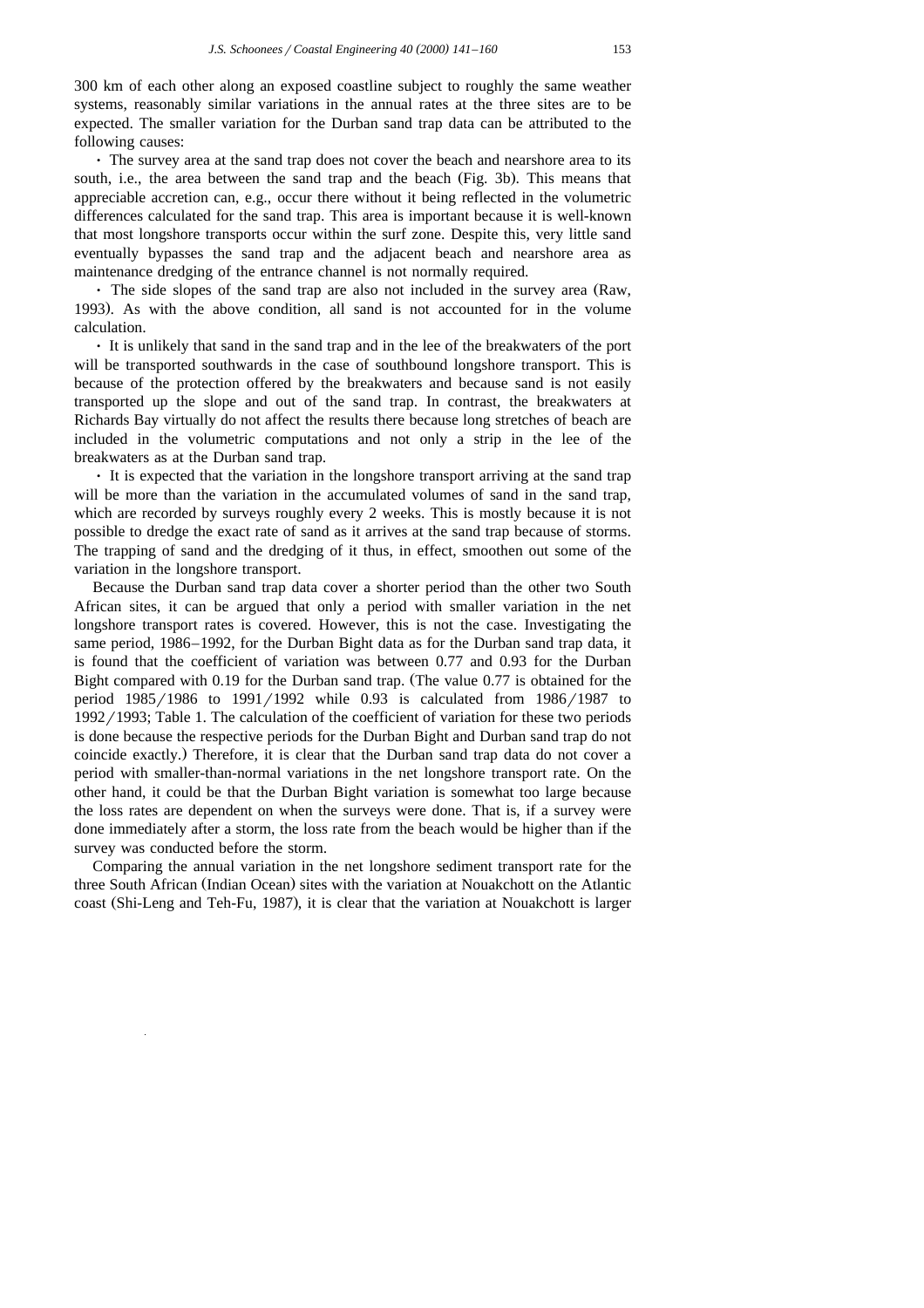than the variation at the Durban sand trap, but lower than the variations found at the Durban Bight and at Richards Bay (Fig. 4 and Table 1). The values of the coefficient of variation are 0.19, 0.21, 0.73 and 0.88 for the Durban sand trap, Nouakchott, Durban Bight and Richards Bay, respectively. Although Shi-Leng and Teh-Fu (1987) give some information about the Nouakchott site, which is apparently along an exposed coastline on the west coast of north Africa, it is not possible to do a more detailed comparison.

#### *4.2. Required measurement period*

The factor  $(f_r)$  or ratio of the running mean net longshore transport divided by the long-term mean net longshore transport is plotted vs. time in Fig.  $8(S = \text{longshore})$ transport rate in this figure and in Figs. 9 and 10). Note that the long-term mean net longshore transport is the mean of the net longshore transport rates over the maximum number of years of data that are available, i.e., 10, 14 and 7 years, respectively, for the Durban Bight, Richards Bay and Durban sand trap data.

From Fig. 8, it can be seen that the factor  $f_r$  varies from about 0.3 to just over 1.6 for the data of the three sites. It is also clear that the Richards Bay and Durban Bight data exhibit the largest variations (as discussed above), while the Durban sand trap values show a slowly increasing trend towards unity.



Fig. 8. Variation of the running mean net longshore transport rates over time.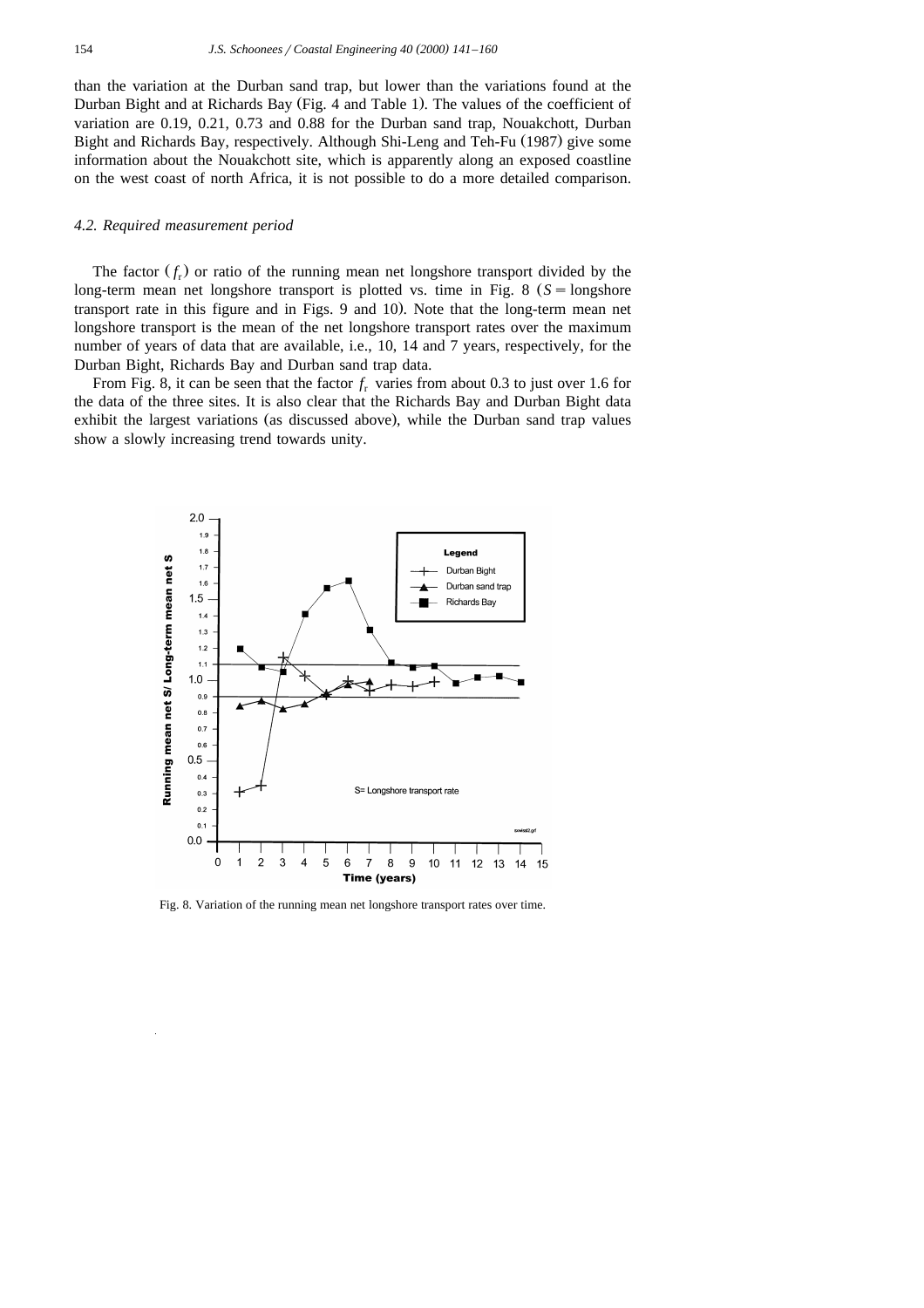

Fig. 9. Random variation of the net longshore transport rates at Richards Bay.

Fig. 8 also shows that the running mean needs to be computed, respectively, over 4, 5 and 8 years at the Durban Bight, Durban sand trap and Richards Bay for the running mean to be within 10% of the long-term mean net longshore transport rate. That is, the factor  $f_r$  will vary consistently between 0.9 and 1.1 in Fig. 8 after this number of years. A comparison of these periods  $(4-8$  years) with the following corresponding periods in related fields is interesting. Rossouw (1989) found that wave measurements have to be done for 5 years or longer to be representative of the long-term wave climate. For fluvial sediment transport, Rooseboom (1992) concluded that a record of the sediment load of a river should be kept for 6 years or longer to yield a reliable estimate of the long-term mean load. This agreement of the required measurement period is interesting.

It is therefore recommended that the required measurement period to obtain an accurate long-term mean rate for exposed sites is from 5 to 8 years for a deviation of within 10% from the long-term mean. Although this recommendation is derived from three data sets only, it is believed to be more widely applicable because it agrees with the required recording period of 5 years for the wave climate. It is reasonable to expect that, for protected beaches, the required measurement period will also be 5–8 years or less because the wave attack is usually limited to a narrower range of wave directions compared with exposed sites.

The effect of the sequence in which the net longshore transport rates were obtained was also investigated. This is important because it is normally not known whether a cycle of high or low rates will be encountered during measurement.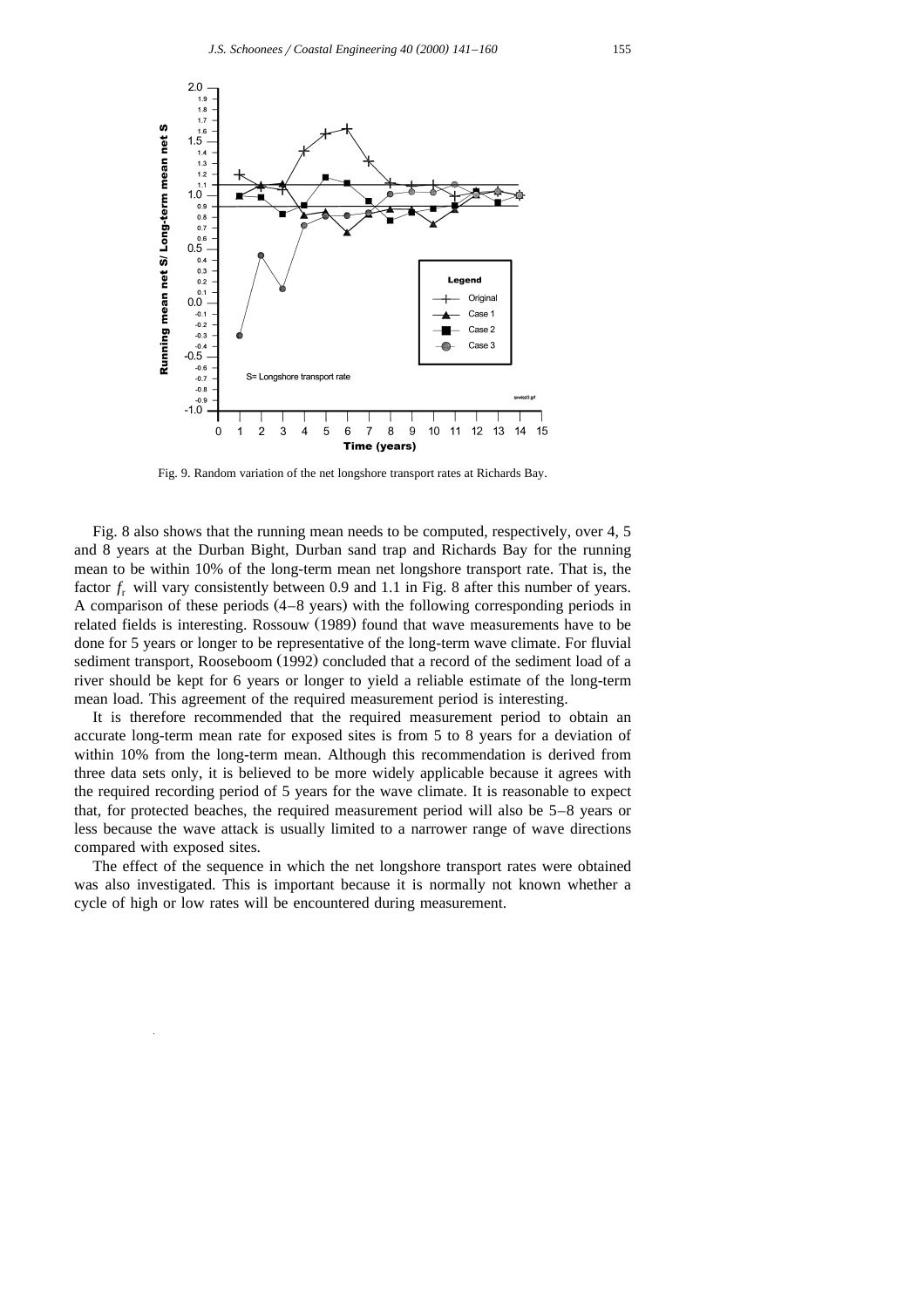

Fig. 10. Richards Bay: floating mean net longshore transport rate  $(S)/\text{long-term mean net } S$ .

The Richards Bay data were chosen for this investigation because the site yielded a data span over the longest period (14 years) and with large annual variations. A random number generator was used to alter the sequence in which the net transport rates occurred. The underlying assumption is therefore that the net transport rates are statistically independent. This is most probably not true, because weather patterns (and therefore wave patterns) can be distinguished over medium  $(5-10 \text{ years})$  and long terms (more than 10 years). However, maximum variations from year to year can be expected if independence is assumed. The effect on the required measurement period will therefore most probably be maximised.

Fig. 9 shows the factor  $(f_r,$  running mean rate/long-term mean rate) vs. time for the real (original) data for Richards Bay as in Fig. 8, together with three cases in which the order (sequence) of the net transport rates was varied in a random way. From Fig. 9, it can be seen that the required measurement period generally lies between 8 and 9 years in order to ensure that the deviation from the long-term mean is less than or equal to 10%. It can therefore be concluded that the sequence in which the net longshore transport rates at Richards Bay occur is not critical as long as the continuous required measurement period is adhered to. It is reasonable to assume that this finding is applicable to other sites as well  $(and/or that the finding is conservative)$  because of the large variations in net longshore transport rates found in Richards Bay.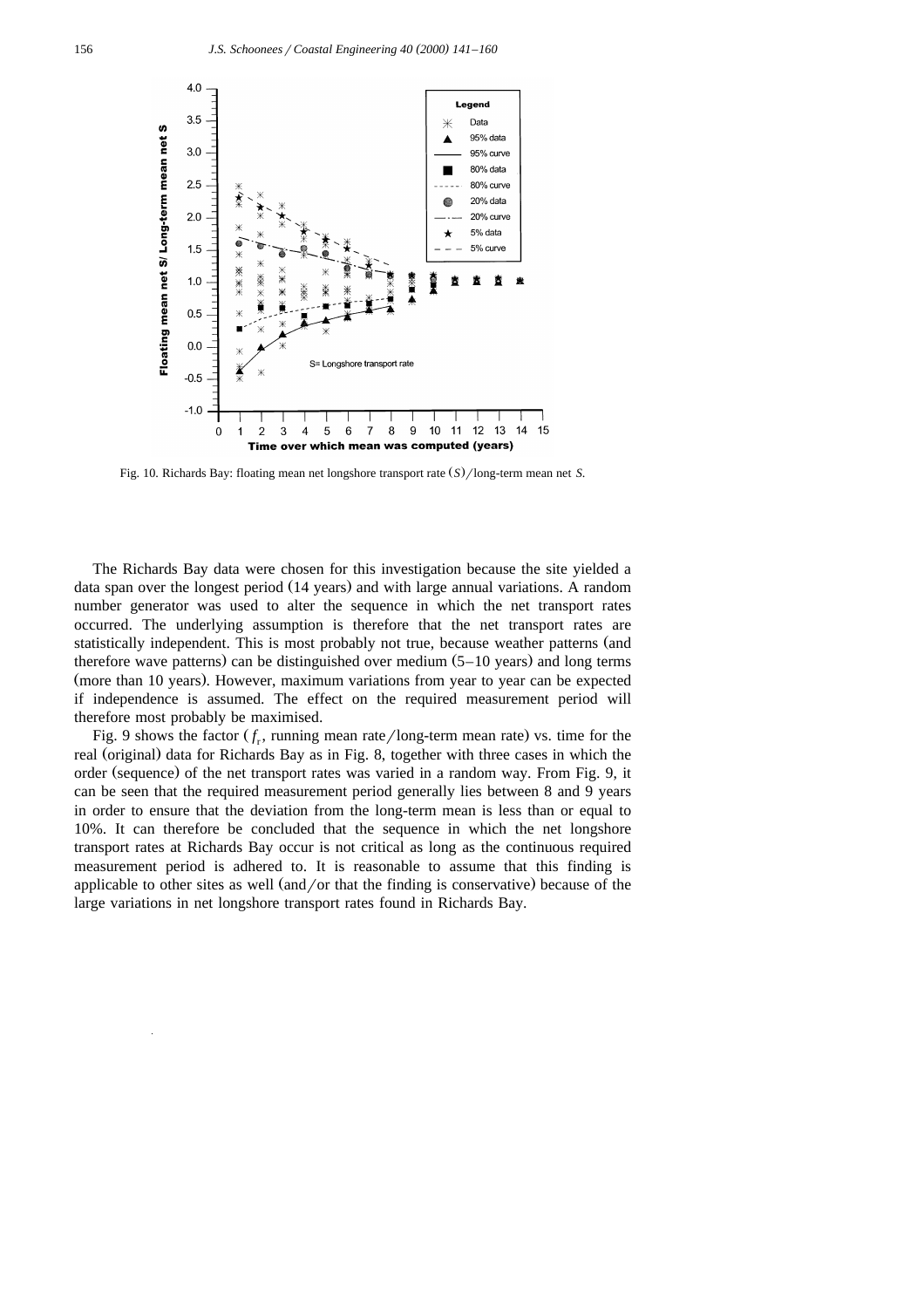#### 4.3. Deviation of long-term mean transport rate from the short-term mean rate

Fig. 10 shows the variation in the factor  $(f_f)$  of the floating mean longshore transport divided by the long-term mean transport rate vs. the period over which the averaging was done. It should be recalled that the Richards Bay data set, which is the longest data set and shows the most variation, has been used. The data points fall within an approximately triangular area and are roughly symmetrical around 1.0. This is to be expected because the range of the values of the abovementioned factor should decrease as the period over which the averaging is done increases. Furthermore, because the net longshore transport rate can be negative, the data points will not be truncated where the factor is zero, as is the case for the sediment yield from river catchments (which cannot be less than zero; Rooseboom, 1992).

Four confidence bands (95%, 80%, 20% and 5%) were determined based on the occurrence of factor,  $f_f$ . The 95% limit indicates that 95% of the values of  $f_f$  will exceed the given value for the particular period over which the averaging was done. The data points showing the position of these four confidence limits (which were determined by means of linear interpolation) are also plotted in Fig. 10. Smooth lines were drawn through these points. Table 2, in which the values of  $f<sub>f</sub>$  are tabulated, summarizes the confidence limits.

For example, if measurements, which were taken continuously over 2 years, yielded a mean net longshore transport rate of  $300,000 \text{ m}^3/\text{year}$ , it would mean that the long-term mean net rate can vary as follows by using Table 2:

With a confidence of 90% (between 5% and 95%): from  $-0.05 \times 300,000 = -15,000$  $m^3$ /year to  $2.20 \times 300,000 = 660,000 \text{ m}^3$ /year. This variation in the long-term net longshore transport rate will then have to be taken into account, as, e.g., in predicting accretion next to harbour breakwaters.

The values of the factor  $(f_f)$  tabulated in Table 2 are, strictly speaking, only applicable to the specific site. However, because Richards Bay lies on an exposed coast where large variations in the longshore transport regime occur (Fig. 7), it is believed that these values of  $f<sub>f</sub>$  are more widely applicable. Engineering judgement is required to estimate how conservative these factors would be for protected coasts where the wave attack is usually limited to a narrower range of wave directions than that which occurs at Richards Bay. It is recommended that the above analysis be repeated for protected and partly protected coasts when data become available.

Table 2

Confidence bands of the factor, floating mean net longshore transport/true long-term mean net transport (Richards Bay data)

| Confidence<br>limit (%) | Period (years) over which the mean was computed |         |      |      |      |      |      |      |  |
|-------------------------|-------------------------------------------------|---------|------|------|------|------|------|------|--|
|                         |                                                 |         |      |      |      |      |      |      |  |
| 95                      | $-0.37$                                         | $-0.05$ | 0.17 | 0.32 | 0.41 | 0.48 | 0.55 | 0.62 |  |
|                         | 2.40                                            | 2.20    | 2.03 | 1.84 | 1.70 | 1.51 | 1.38 | 1.25 |  |
| 80                      | 0.28                                            | 0.44    | 0.52 | 0.58 | 0.63 | 0.68 | 0.70 | 0.74 |  |
| 20                      | 1.70                                            | 1.60    | 1.51 | 1.46 | 1.37 | 1.28 | 1.18 | 1.13 |  |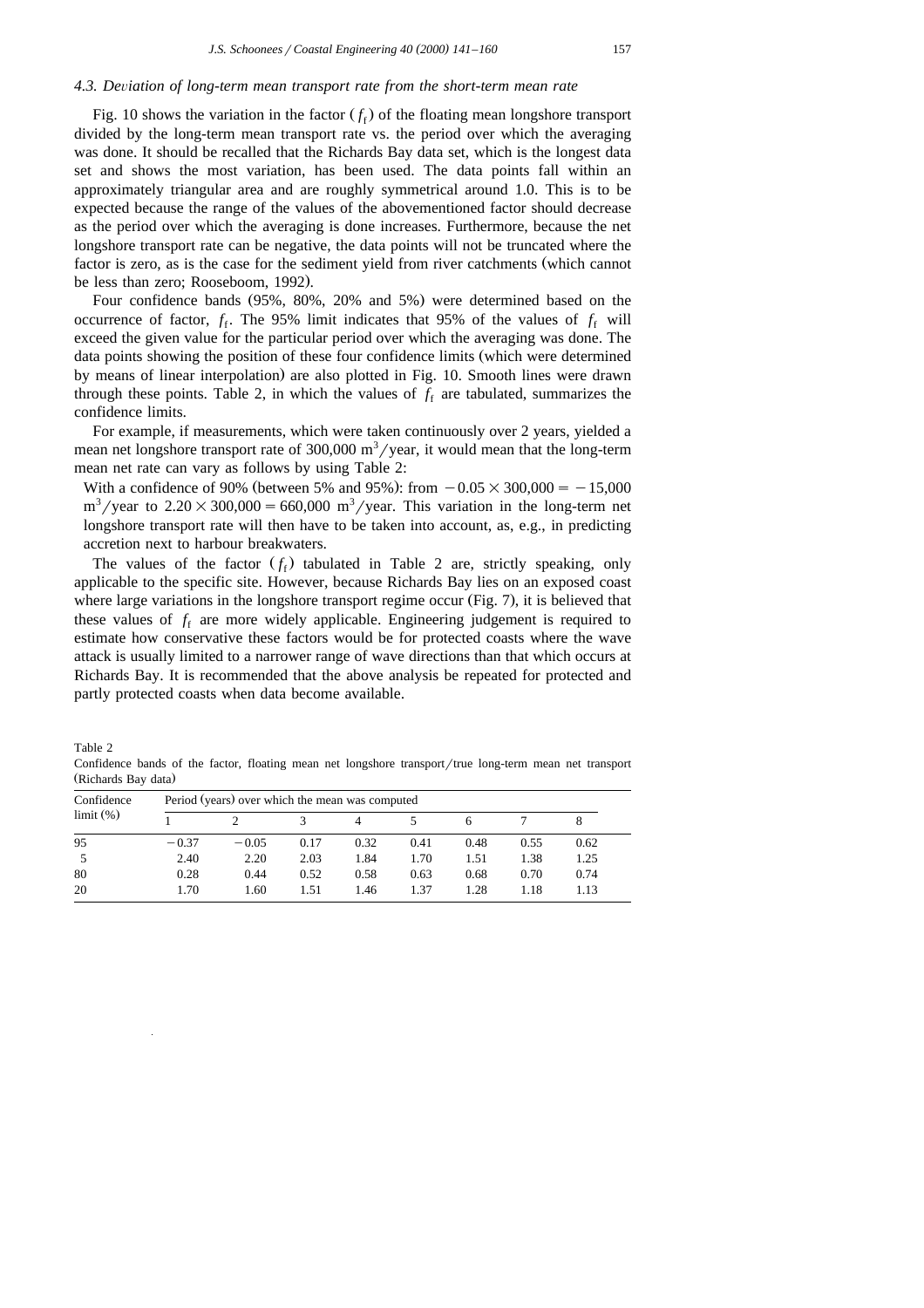## *4.4. General discussion*

An accurate assessment of the long-term mean net longshore transport rate at a site can be made in a number of ways (called options), as follows:

 $(1)$  The long-term mean net longshore transport rate may be known for nearby sites from long-term records. By inference, the long-term net rate at the new site can be determined. This can be done by comparing the wave climates, sand grain sizes, coastline orientations, beach and nearshore profiles, etc., of the particular site with the nearby sites.

 $(2)$  Measurements can be conducted over a 5–8 year period or over a shorter period and by using the values of  $f_f$  (floating mean rate/long-term mean rate) in Table 2 as explained above. Typical methods for doing these measurements are described in Schoonees and Theron (1993). Apart from the high costs involved in doing these measurements, such a long period is normally unacceptable for clients who commission this type of study.

Ž . 3 A representative wave climate can be used together with a well-calibrated longshore transport formula (Schoonees and Theron, 1996) to predict the long-term mean net transport rate.

 $(4)$  Limited site-specific measurements (e.g., by using short-term impoundment (Bodge, 1986) or other methods (Schoonees and Theron, 1993) can be made to calibrate a longshore transport formula (Schoonees and Theron, 1996) for the particular site. The calibrated formula can then be used with confidence in association with representative wave data to predict the long-term mean net rate.

In determining the average sediment yield of a river (or fluvial sediment transport), use has been made of almost continuous suspended sediment concentration measurements at a representative location (Rooseboom, 1992). In the sea, however, the cost of almost continuous concentration measurements is prohibitive. In addition, the zones of maximum concentration and transport shift all the time owing to changes in tidal levels, beach profiles, and wave heights. This means that the measuring point (s) (location) will have to shift continuously in order to measure within the zones where the maximum concentrations and transport occur. These zones are themselves difficult to determine before measurements are conducted.

It is recommended that the abovementioned option (4) (limited measurements, calibration and prediction) be carried out, possibly augmented by option (1) (inference of net rate from nearby sites). This is believed to be the most cost-effective method of determining the long-term mean net longshore transport rate.

The question may be asked: How many years of volume observations will it take to give a better estimate of the long-term mean transport rate than an estimate based on comprehensive wave data and the best longshore transport formula? Clearly, the answer will be the same number of years provided that the accuracies of the volume observations (the first method) and sediment transport predictions (the second method) are similar, assuming that the periods covered by both methods are equally representative of the long-term conditions. The factors that influence the accuracy of these methods include the accuracy of the following: the volume differences calculated from hydrographic surveys, the determination of dredged volumes, the measurement of wave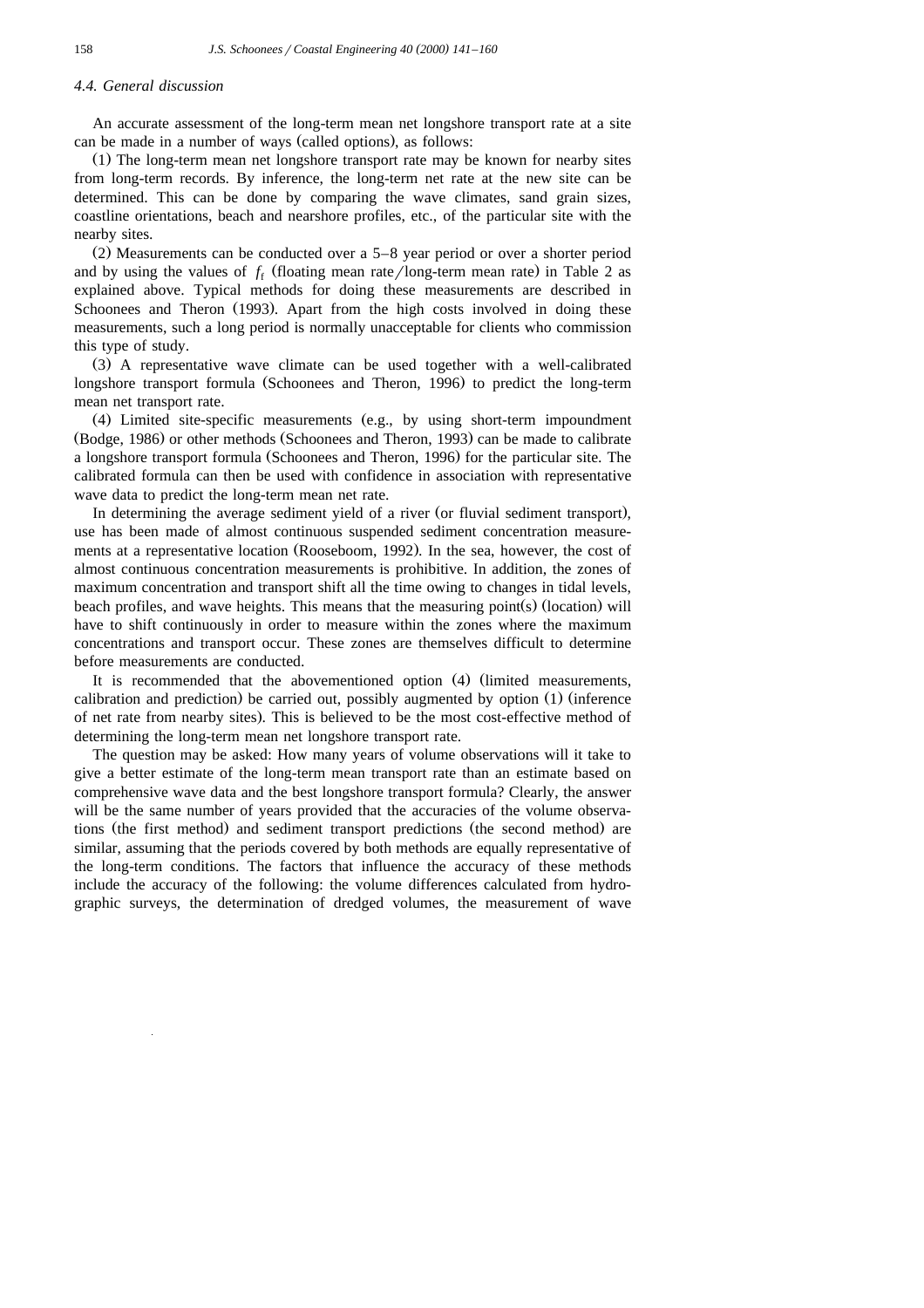characteristics (especially the wave direction), and the longshore sediment transport formula used. Either of the two methods may be significantly more accurate in a specific instance, but this will have to be assessed in each case. In any event, a larger database than contained in this paper would be required to reach a firm conclusion.

#### **5. Conclusions and recommendations**

Based on data from three sites on the South African east coast, it was found that measurements of the longshore transport rates should be conducted continuously for 5–8 years in order to obtain an accurate value (within 10%) of the long-term mean net longshore transport rate. It was also found that the order (sequence) in which the net longshore transport rates occur is not critical as long as the required measurement period is adhered to. In other words, it does not matter whether the measurements start at a time when the net longshore transport rates are low or high.

Four confidence bands (95%, 80%, 20% and 5%) were determined for the factor  $f<sub>f</sub>$ , the floating mean net longshore transport/long-term mean net transport, for different measurement periods (Table 2). This table can be used to estimate the long-term net transport rate if measurements were done over a shorter period than the 5–8 years recommended above. That is, if measurements cover only, e.g., a 2-year period, the values of  $f_f$  in Table 2 can be applied to determine the range in which the true long-term mean net transport rate will fall for a given confidence band.

Although the above conclusions are derived from data originating from specific sites, it is reasonable to expect that the conclusions are more widely applicable, especially for exposed sites (such as the three South African sites considered here). For protected sites, the above results are most probably conservative. It is recommended that the above analysis be repeated for protected and partly protected coasts when data become available.

It is also recommended that an accurate assessment of the long-term mean net longshore transport rate at a site can best be made cost-effectively by doing limited site-specific measurements, calibrating the best longshore transport formula (Schoonees and Theron, 1996) for the particular site, and predicting the transport rates using a representative wave climate. Measurements can be made using a variety of methods as described in Schoonees and Theron (1993). If possible, these predictions should be augmented by comparing the net rate with the net rates from nearby sites.

## **Acknowledgements**

The comments by Prof. A. Rooseboom and André Theron are gratefully acknowledged. The work was carried out as part of a PhD study at the University of Stellenbosch. This study uses data obtained during contract work for Portnet and the City of Durban. Permission to apply the data is gratefully acknowledged.